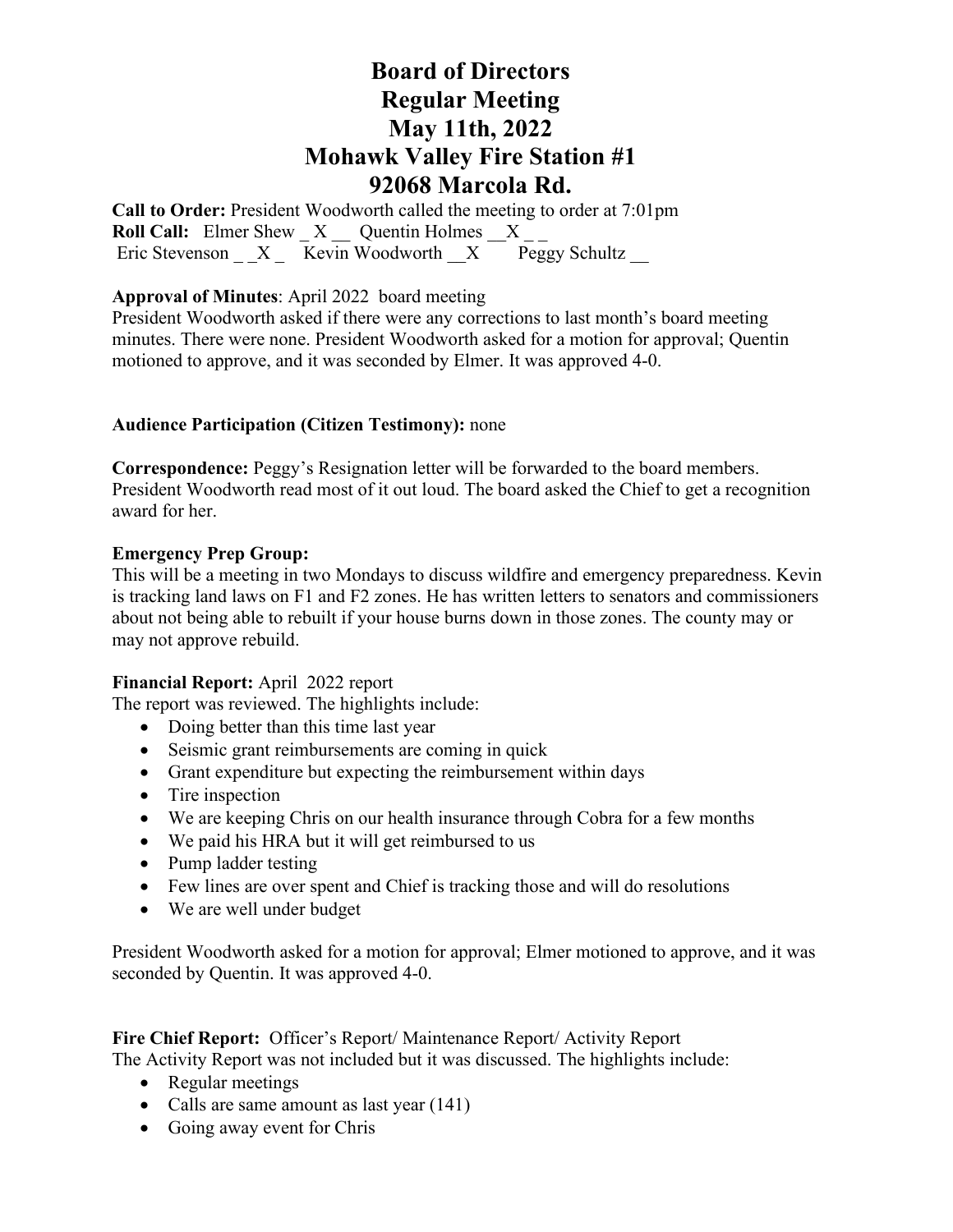- Trainings live fire, hose scenarios, rescue gear
- Hazmat class for Patrick
- Chief earned an SDAO executive officer certification. Some board members will be doing the SDAO certification for board members as well.

## **Maintenance Report**

The Maintenance Report discussion included:

- Transferring stuff to Patrick
- Learning how to radio program
- Pump and ladder testing
- Organize tools
- Allotted money for facility improvement for Patrick and a new tool box
- Looking into a cabinet for the radio equipment

## **Old Business**:

1. Grants

We submitted the AFG for staffing and should hear by September. We are ahead of schedule and under budget with the seismic grant. Ausland group will move in next week. OSFM Senate Bill – readiness bill – has money for fire equipment purchases. They are looking to giving money to a grant so districts can have money toward personnel. This could be mean 2 more people for us, 30 hours a week. We are thinking of splitting the shifts up between the week for both people.

Elmer asked about temporary employee classification. We have to look at grant wording, but with under 30 hours we don't have to pay medical. We do not know if we will have the funding for them after 12 months

2. Project Updates

Seismic work was talked about in grants. We are wanting to do little projects in other stations while this one is getting renovated.

#### **New Business:**

1. Budget Resolution 2022-05

The budget committee approved our the budget. President Woodworth read it. Elmer asked about transfer of funds – that is included in general fund.

President Woodworth asked for a motion for adopt the budget; Quentin motioned to approve, and it was seconded by Elmer. It was approved 4-0.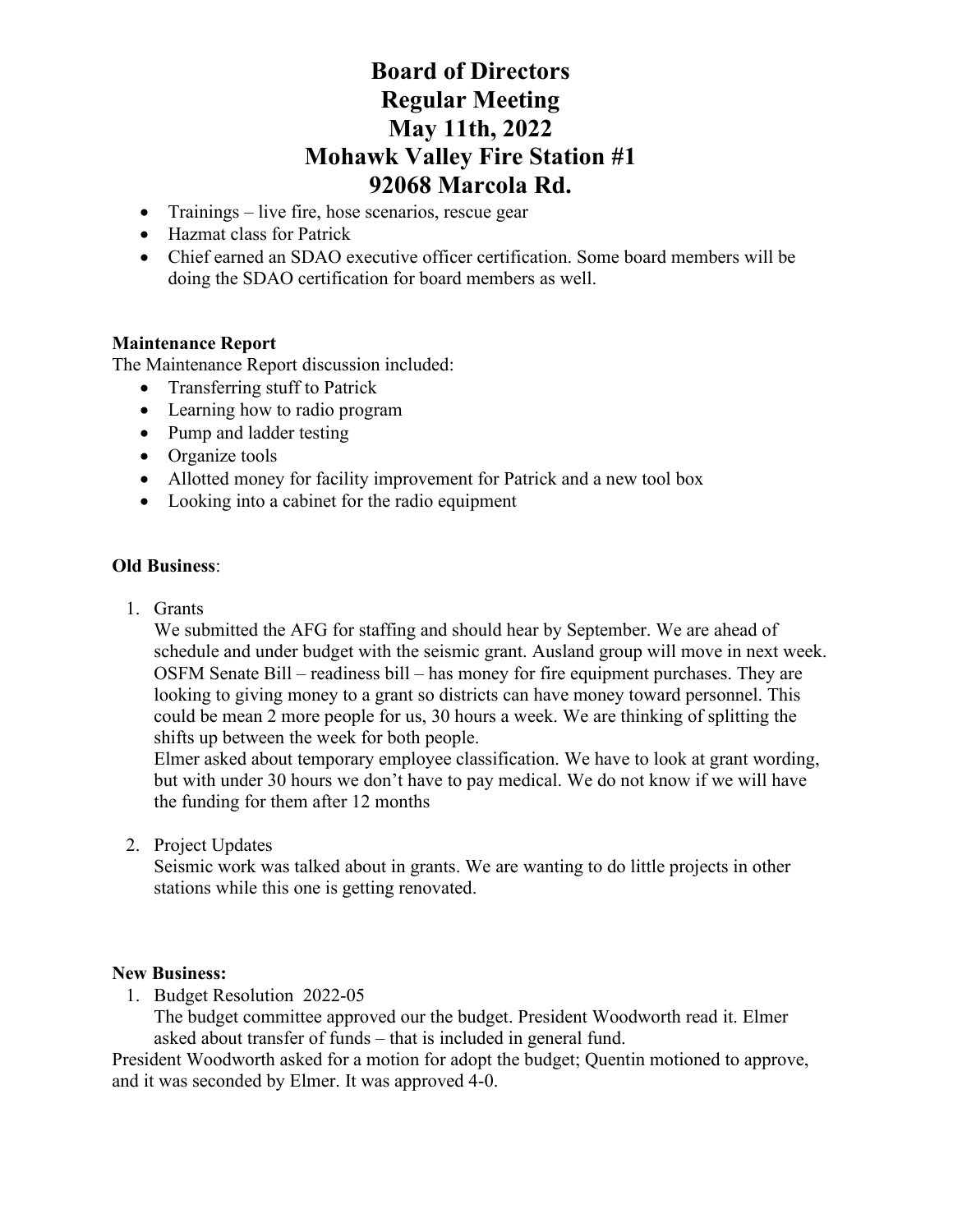2. Policy Up-Date (Conflagration Pay)

Code 1-7-3 The spelling error is correct in Chief's copy.

It is approved for 15 minutes of rest for every 2 hours of work. The changes in wording for conflagration pay and defining a work week were addressed.

President Woodworth asked for a motion for approval for policy change; Quentin motioned to approve, and it was seconded by Eric. It was approved 4-0.

3. Policy Update ( Board Duties)

Chief read the definition of Treasurer/Secretary. The appointment happened later on in the meeting. Elmer proposed the Recording Secretary's pay be increased to \$75 per meeting.

President Woodworth asked for a motion for approval; Quentin motioned to approve, and it was seconded by Elmer. It was approved 4-0.

4. Reserve Engine

We checked the ISO rating and we could always borrow McKenzie's reserve engine. It did fail pump testing and has issues. Chief recommended trying for a minimum of \$40,00 and even trying the auction sites. Discussion of new prices but hard to estimate because this is small. Elmer recommend a minimum of \$50,000.

President Woodworth asked for a motion for approval to surplus; Quentin motioned to approve, and it was seconded by Elmer. It was approved 4-0.

Chief mentioned that he may consider the surplus of a tahoe but it depends on the new hire if they cannot live in district. This discussion was put on hold.

5. Surplus Compressor

The old one is taking up space. Elmer asked about any other station needing it – none. It was approved to surplus it.

6. Board Opening

Chief needs the board approval to start the process of finding another member. President Woodworth asked for a motion for approval to start the process; Eric motioned to approve, and it was seconded by Elmer. It was approved 4-0.

It will need to be open a set amount of time. Elmer asked about prioritizing the lower valley – we cannot do that but the board can appoint who they want.

President Woodworth nominated Eric as the Treasurer/Secretary – he accepted. President Woodworth asked for a motion for approval of Eric as Treasurer/Secretary; Elmer motioned to approve, and it was seconded by Quentin. It was approved 4-0.